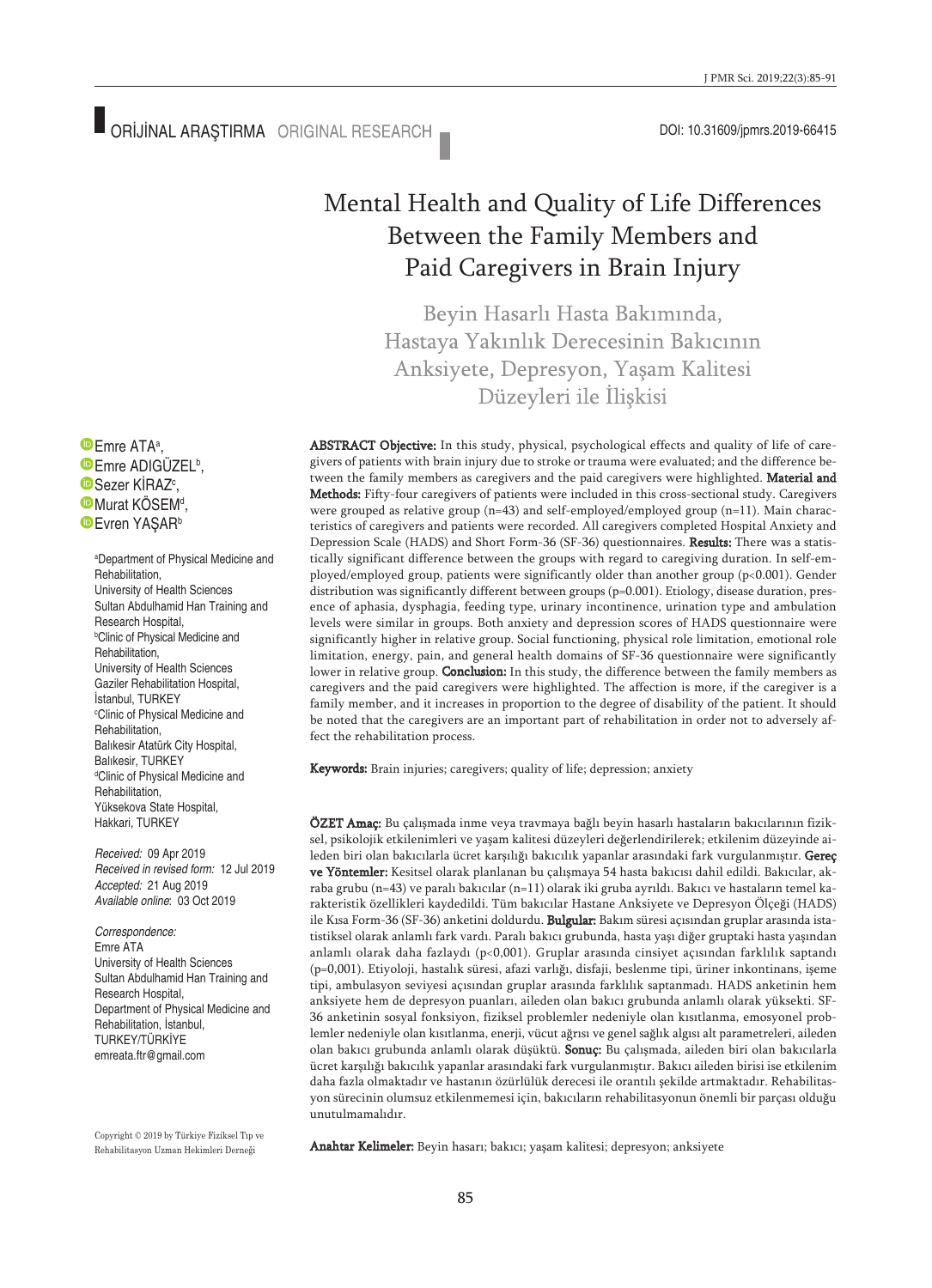rain injury due to stroke and trauma are clinical conditions that have high mortality and may cause disability at various levels in survivors. Motor and sensory deficits, balance disorder, speech and swallowing disorders, cognitive problems, vision problems, bowel and bladder dysfunctions can be seen in both patient groups. [1,2](#page-5-0) For this reason, patients need different levels of assistance at all stages in the course following the brain injury, such as personal care, daily life activities, exercise, social activities, depending on the severity of the disease. A family member or a paid caregiver undertakes this responsibility from the early stages of the disease. It has been reported that physical and psychological problems, decrease in quality of life and in social functions can be seen in the caregivers of patients with brain injury as well.<sup>[3,4](#page-5-0)</sup> Such impairments in caregivers increase the burden of care and adversely affect the rehabilitation process. [5](#page-5-0) In previous studies, parameters related to psychological, physical, and quality of life in the caregivers of patients with brain injury due to stroke or trauma, were compared with the normal population. In this study, the physical and psychological effects on the caregivers of patients with brain injury due to stroke or trauma and their quality of life were assessed by a variety of tests with proven validity and reliability, and evaluation was made on whether there is a difference between a family member and a paid caregiver.

### MATERIALS AND METHODS

#### STUDY DESIGN AND PARTICIPANTS

Fifty-four caregivers of patients who were admitted to the brain injury unit of a national rehabilitation hospital for inpatient rehabilitation were included for this cross-sectional study. Caregivers were grouped as relative group (n=43) and self-employed/employed group (n=11). Inclusion criteria were as follows 1) providing care for a patient diagnosed with stroke or brain injury as patient's relative or self-employed or employed as caregiver 2) age older than 18 years; 3) able to read or understand the questionnaire 4) providing care for at least one month. The caregivers with psychiatric

history were excluded. Main characteristics of caregivers and patients were recorded. Data including aphasia, dysphagia, feeding type, urination and defecation regime, prevalence of pressure ulcer, spasticity, severity of spasticity (according to Modified Ashworth Scale), mobilization (according to Functional Ambulation Scale) were obtained from patient records. All caregivers completed Hospital Anxiety and Depression Scale (HADS) and Short Form-36 (SF-36) questionnaires. The study design was approved by Local Ethics Committee. All patients and caregivers provided a signed written informed consent form before inclusion.

#### OUTCOME MEASURES

### Short Form 36

Short Form-36 is a scale including 8 scales and 2 summary scales. These scales are physical functioning, role limitations due to physical health, bodily pain, general health perceptions, vitality, social functioning, emotional problems, mental health and a physical and mental component summary. The reliability of this scale has been reported as 0.88-0.92. [6](#page-5-0)

#### Hospital Anxiety and Depression Scale

This is a scale that measures anxiety and depression. [7](#page-5-0) It is a 14-item questionnaire and used in hospital and general practices. [8](#page-5-0) Seven items evaluate dep ression and the other seven items evaluate anxiety.

#### STATISTICAL ANALYSIS

Statistical analyses were made with the Statistical Package for Social Sciences (SPSS) version 22.0 for Mac software (SPSS Inc., Chicago, IL). Continuous variables were presented as mean ± standard deviation. Qualitative variables were presented with number and percentages. Kolmogorov-Smirnov test was used to determine the normality of data distribution. Chi-Square test was used to compare categorical data between groups. Mann Whitney-U test was used to compare nominal data between groups. A value of p<0.05 was considered statistically significant.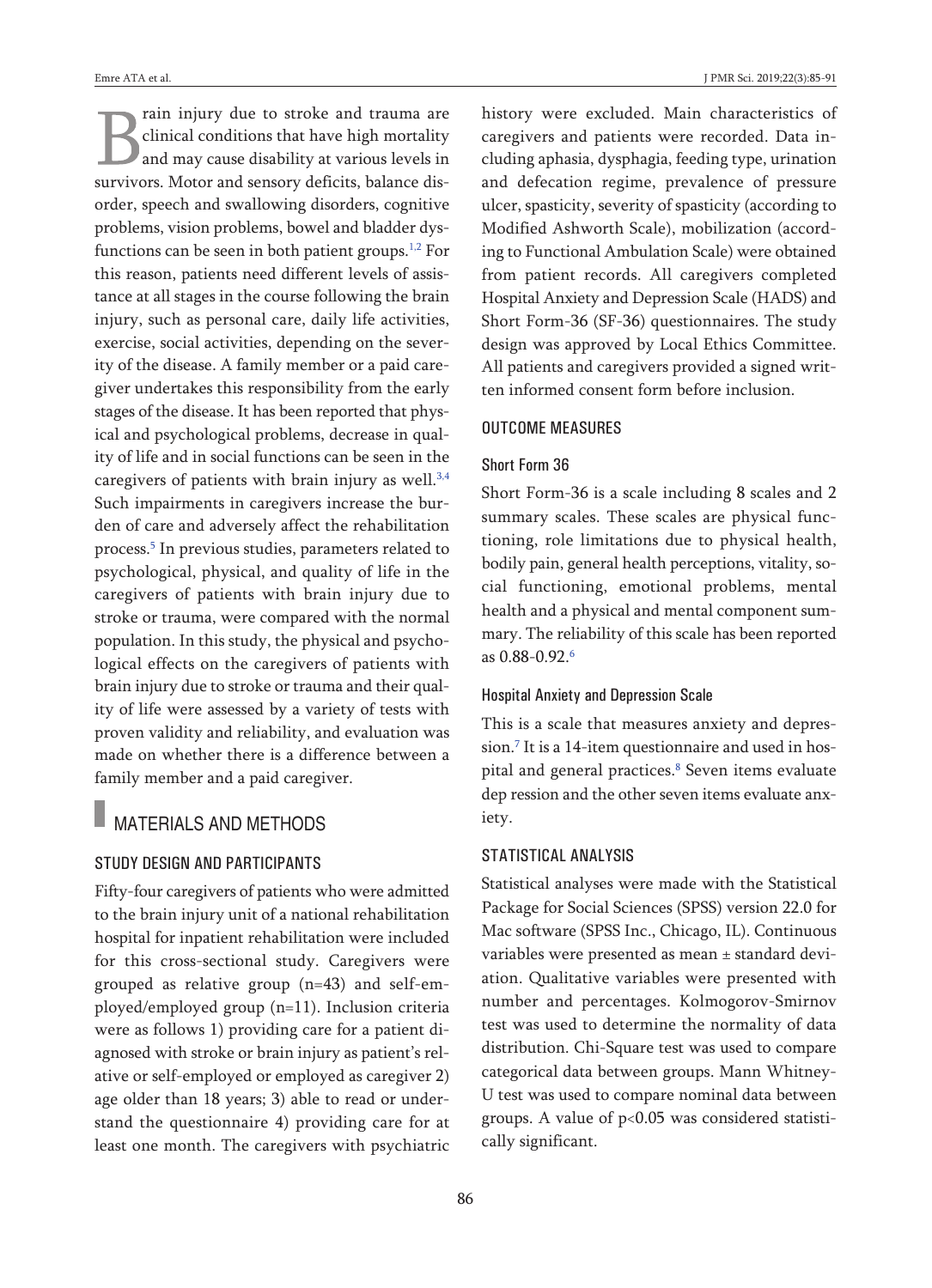# RESULTS

Main characteristics of caregivers are given in [Table](#page-2-0) 1. Age and gender of caregivers were not different between groups. Caregiving duration was more than 12 months in most of the patients in relative group and in self-employed/employed group, it was 1-3 months in most of the patients. There was a statistically significant difference between groups with regard to caregiving duration [\(Table](#page-2-0) [1\)](#page-2-0).

Main characteristics of the patients were given in [Table](#page-3-0) 2. In self-employed/employed group, patients were significantly older than other group (p<0.001). Gender distribution was significantly different between groups (p=0.001). Etiology, disease duration, presence of aphasia, dysphagia, feeding type, urinary incontinence, and urination type were similar in groups [\(Table](#page-3-0) [2\)](#page-3-0).

Ambulation levels of the patients were shown in [Table](#page-4-1) 3. In both groups, most of the patients were non-functional ambulators. There was no significant difference between groups [\(Table](#page-4-1) 3).

In [Table](#page-4-0) 4, HADS and SF-36 scores of the caregivers were shown. Both anxiety and depression scores of HADS questionnaire were significantly higher in relative group. Social functioning, physical role limitation, emotional role limitation, energy, pain, and general health domains of SF-36 questionnaire were significantly lower in relative group [\(Table](#page-4-0) 4).

#### п **DISCUSSION**

In this study, physical, psychological effects and quality of life of caregivers of patients with brain injury due to stroke or trauma were evaluated; and the difference between the family members as caregivers and the paid caregivers were highlighted. In addition, the relationship between the level of affection and the complications associated with stroke and brain injury was investigated.

In previous studies on caregivers of brain injury patients, it was reported that the majority of caregivers (70%) were a member of the family and were female.<sup>[9,10](#page-5-0)</sup> In this study, the majority of caregivers (79.6%) were family members. It has been reported that a large proportion of patients with brain injury due to stroke or trauma need a family member caregiver support, although this varies according to social and economic structure. [11](#page-5-0) However, in another study, a family-centered approach was reported to be more useful for the patient at each stage of rehabilitation.<sup>[12](#page-5-0)</sup> We also attribute this result to the strong family relations in Turkey, failing to receive professional assistance due to the economic problems in our country, and the compliance of brain-injured patients in the rehabilitation to be more likely with the family member caregiver.

<span id="page-2-0"></span>In the current study, in self-employed/employed group, patients were significantly older than other group. Care of the older patients would cause more caregiver burden but we did not detect

| TABLE 1: Main characteristics of the caregivers. |             |                        |           |          |           |          |  |
|--------------------------------------------------|-------------|------------------------|-----------|----------|-----------|----------|--|
|                                                  |             | Self-employed/employed |           | Relative |           |          |  |
|                                                  |             | Mean                   | <b>SD</b> | Mean     | <b>SD</b> | р        |  |
| Age (years)                                      |             | 49.3                   | 7.8       | 46.2     | 12.3      | 0.437    |  |
|                                                  |             | n                      | %         | n        | %         |          |  |
| Gender                                           | Male        |                        | 9.1       | 9        | 20.9      | 0.367    |  |
|                                                  | Female      | 10                     | 90.9      | 34       | 79.1      |          |  |
| Caregiving duration                              | 1-3 months  | 9                      | 81.8      | 10       | 23.3      | $0.001*$ |  |
|                                                  | 4-12 months | 2                      | 18.2      | 13       | 30.2      |          |  |
|                                                  | >12 months  | ٠                      | ۰         | 20       | 45.6      |          |  |

SD: standard deviation; \*Mann-Whitney U test.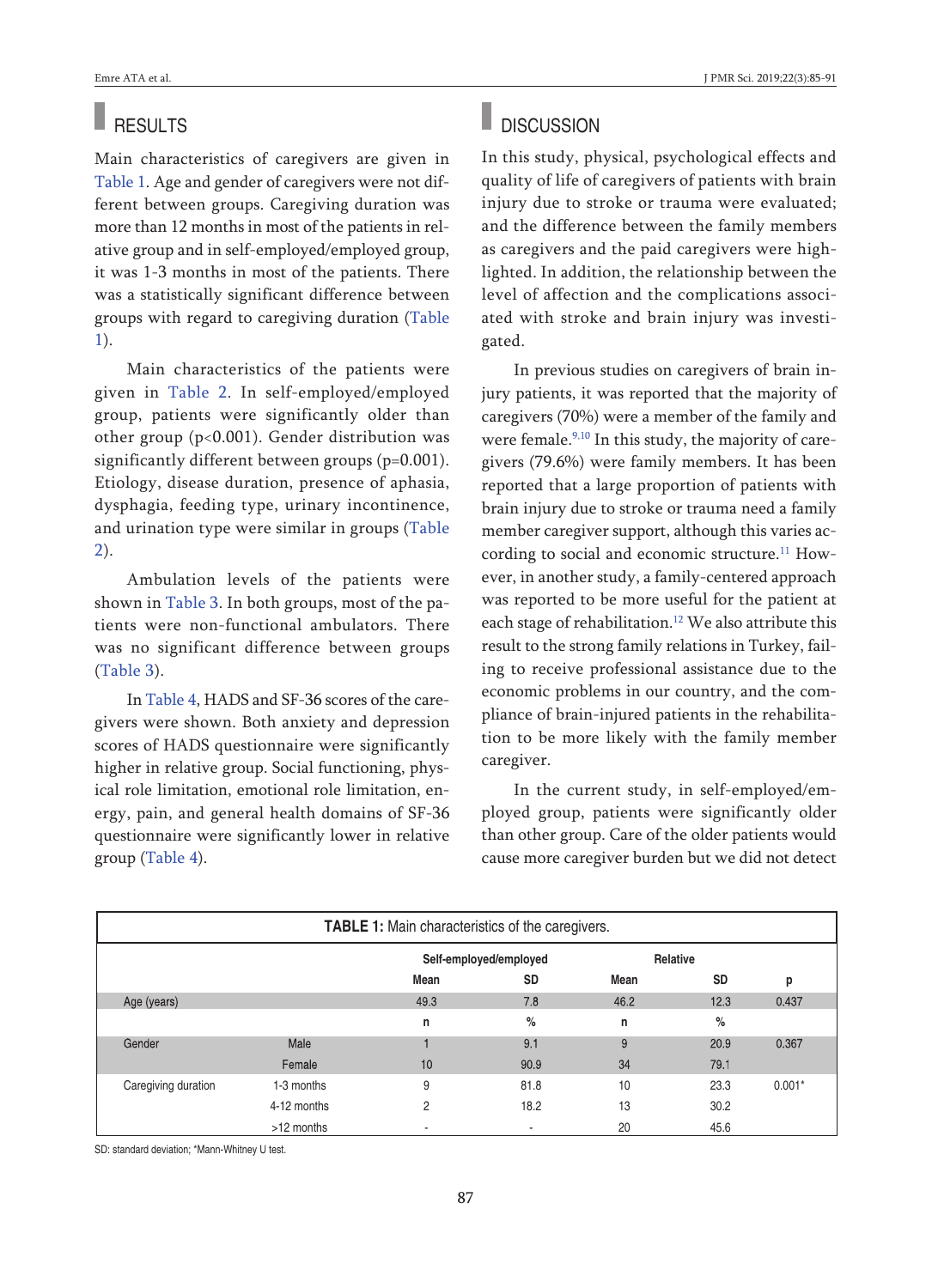<span id="page-3-0"></span>

| TABLE 2: Main characteristics of the patients. |                        |                        |           |                |           |             |
|------------------------------------------------|------------------------|------------------------|-----------|----------------|-----------|-------------|
|                                                |                        | Self-employed/employed |           | Relative       |           |             |
|                                                |                        | Mean                   | <b>SD</b> | Mean           | <b>SD</b> | p           |
| Age (years)                                    |                        | 68.3                   | 12.3      | 42.6           | 17.2      | $< 0.001*$  |
|                                                |                        | n                      | $\%$      | n              | $\%$      |             |
| Patient                                        | Male                   | $\overline{4}$         | 36.4      | 36             | 83.7      | $< 0.001**$ |
| Gender                                         | Female                 | $\overline{7}$         | 63.6      | $\overline{7}$ | 16.3      |             |
| Etiology                                       | Hemorrhagic SVA        | $\overline{c}$         | 18.2      | 6              | 14.0      | 0.311       |
|                                                | <b>Ischemic SVA</b>    | $\overline{7}$         | 63.6      | 16             | 37.2      |             |
|                                                | Traumatic brain injury | $\overline{c}$         | 18.2      | 19             | 44.2      |             |
|                                                | Anoxic brain injury    | ÷,                     | ä,        | 2              | 4.7       |             |
| Disease duration                               | 1-3 months             | $\overline{2}$         | 18.2      | $\overline{4}$ | 9.3       | 0.624       |
|                                                | 4-12 months            | 5                      | 45.5      | 18             | 41.9      |             |
|                                                | >12 months             | $\overline{4}$         | 36.4      | 21             | 48.8      |             |
| Aphasia                                        | Motor                  | $\overline{2}$         | 18.1      | 5              | 11.6      | 0.817       |
|                                                | Global                 | $\mathbf{1}$           | 9.1       | $\overline{7}$ | 16.3      |             |
|                                                | Dysarthria             | $\overline{4}$         | 36.4      | 12             | 27.9      |             |
|                                                | None                   | $\overline{4}$         | 36.4      | 19             | 44.2      |             |
| Dysphagia                                      | Yes                    | $\overline{4}$         | 36.4      | 11             | 25.6      | 0.476       |
|                                                | None                   | $\overline{7}$         | 63.6      | 32             | 74.4      |             |
| Feeding type                                   | Oral                   | 10                     | 90.9      | 38             | 88.4      | 0.877       |
|                                                | PEG                    |                        |           | 1              | 2.3       |             |
|                                                | Oral+PEG               | 1                      | 9.1       | 4              | 9.3       |             |
| Urinary incontinence                           | Yes                    | 5                      | 45.5      | 11             | 25.6      | 0.198       |
|                                                | None                   | $6\phantom{1}$         | 54.5      | 32             | 74.4      |             |
| Urination type                                 | Normal                 | 6                      | 54.5      | 33             | 76.8      | 0.280       |
|                                                | Indwelling catheter    | $\mathbf{1}$           | 9.1       | 1              | 2.3       |             |
|                                                | Into diaper            | $\overline{4}$         | 36.4      | 9              | 20.9      |             |
| Fecal incontinence                             | Yes                    | $6\phantom{1}$         | 54.5      | 8              | 18.6      | 0.015       |
|                                                | None                   | 5                      | 45.5      | 35             | 81.4      |             |
| Defecation type                                | Normal                 | $5\,$                  | 45.5      | 36             | 83.7      | $0.008**$   |
|                                                | Into diaper            | 6                      | 54.5      | $\overline{7}$ | 16.3      |             |
| Pressure ulcer                                 | Yes                    |                        | L,        | $\mathbf{1}$   | 2.3       | 0.610       |
|                                                | None                   | 11                     | 100.0     | 42             | 97.7      |             |
| Spasticity                                     | <b>MAS 1-2</b>         | 8                      | 72.7      | 20             | 46.5      | 0.092       |
|                                                | <b>MAS 3-4</b>         | $\mathbf{1}$           | 9.1       | 14             | 32.5      |             |
|                                                | None                   | $\overline{c}$         | 18.2      | 9              | 21.0      |             |
| Sleep disturbance                              | Yes                    | 3                      | 27.3      | 6              | 14.0      | 0.290       |
|                                                | None                   | 8                      | 72.7      | 37             | 86.0      |             |

SD: standard deviation; SVA: serebrovascular accident; PEG: percutan enteral gastrostomy; MAS: modified Ashworth scale; \*Mann-Whitney U test, \*\*Chi-Square test.

such difference. In addition, the majority of caregivers were women in both groups, 79.1% of family member caregivers and 90.9% of paid caregivers were female. It is reported that this result may be related to the women to be more compassionate, giving more importance to kinship ties, having greater ability to overcome the problems related to patient care, and the role of caregiving often being imposed on women traditionally. [9](#page-5-0)

In the current study, we found that patient care time was different in both groups. The average duration of care in the paid caregiver group was generally between 1-3 months (81.8%); while it was 23.3% in the family member group.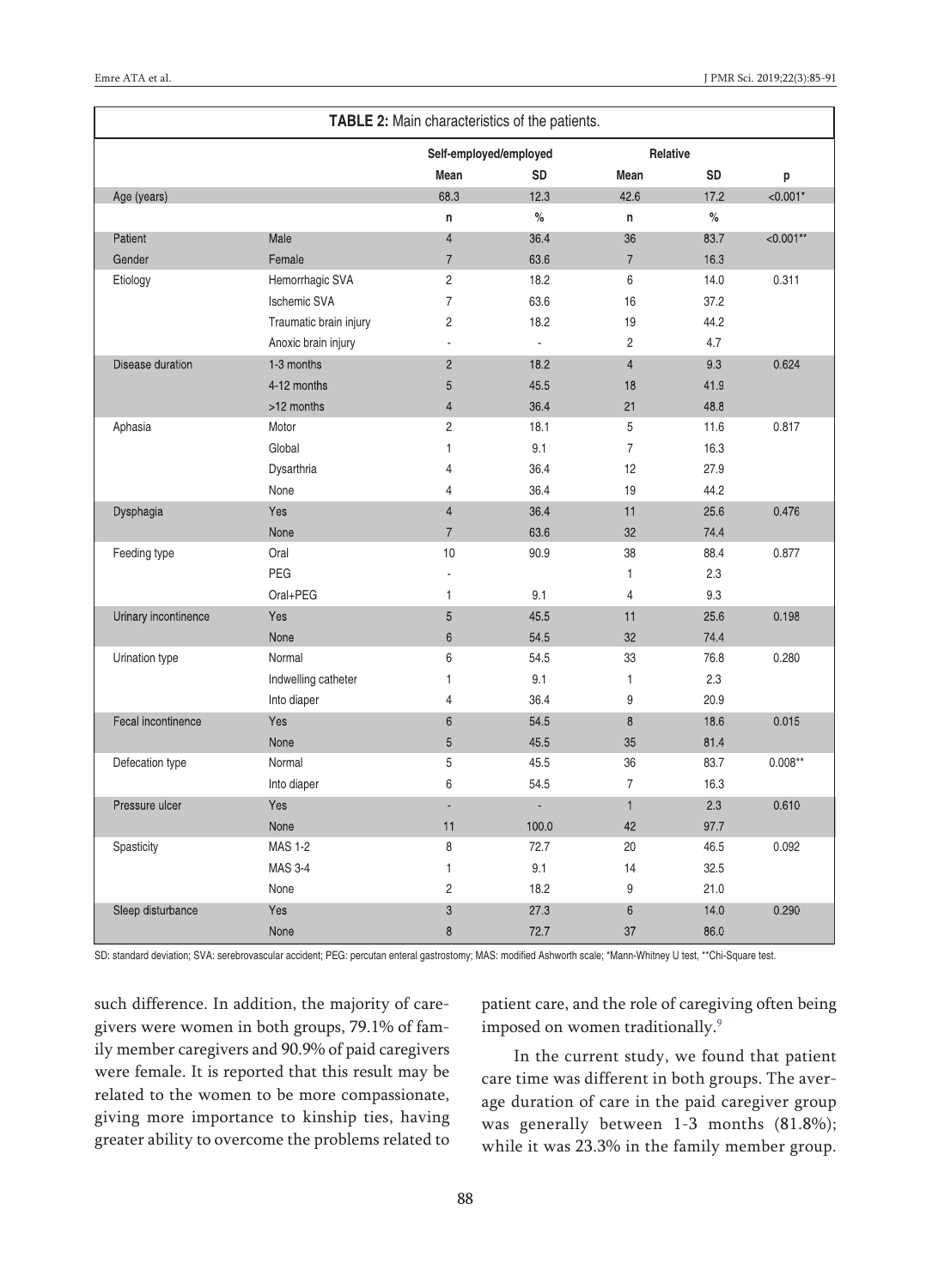|                |   | <b>TABLE 3:</b> Ambulation levels of the patients. |                 |      |       |
|----------------|---|----------------------------------------------------|-----------------|------|-------|
|                |   | Self-employed/employed                             | <b>Relative</b> |      |       |
| <b>FAS</b>     | n | $\%$                                               | n               | %    | р     |
| 0              | 6 | 54.5                                               | 11              | 25.6 |       |
|                | 4 | 36.4                                               | 10              | 23.3 |       |
| $\overline{2}$ |   |                                                    | 7               | 16.3 | 0.216 |
| 3              |   |                                                    | 5               | 11.6 |       |
| 4              |   | 9.1                                                |                 | 16.3 |       |
| 5              |   |                                                    | 3               | 7.0  |       |

FAS: Functional Ambulation Scale.

We think that the reasons for this difference may be the incompatibility of patient and caregiver, dissatisfaction of the relatives and dissatisfaction of paid caregivers. We can also relate this difference to the need of family members for professional help in the early stages of the disease.

Em et al. (2017) found high anxiety and depression rates in caregivers of patients with brain injury due to stroke. [4](#page-5-0) Same results have been reported in similar studies. [13,14](#page-5-0) Em et al. (2017) evaluated anxiety and depression with Hospital Anxiety and Depression Scale (HADS) in their study, and reported the mean score of anxiety in the caregiver group as 9.73, and the mean score for depression as 9.81. In addition, they claimed

<span id="page-4-1"></span><span id="page-4-0"></span>that the cause of emotional disturbance in caregivers may be related to the degree of dependence of the patient to the caregiver. [4](#page-5-0) Similar studies supportively showed that there is a correlation between the emotional disability of caregivers and the degree of functional disability of the patient they care for. [14-19](#page-5-0) In contrast, some studies have reported no significant correlation between emotional impairments of caregivers and physical disability of the patient. $13,20,21$  In this study, we evaluated anxiety and depression with HADS and the mean anxiety score was 5.4, and the mean depression score was 4.8 in the paid caregiver group; while the mean anxiety (8.1) and depression (8.3) scores in the family member caregiver group were higher. In this study, anxiety and depression levels were higher in the family member caregiver group than in the paid caregiver group, while the anxiety and depression scores in the paid caregiver group were better than the healthy control groups of similar studies. [4](#page-5-0) In this study, anxiety and depression scores were better in the paid caregiver group than in the family member caregiver group, although ambulation disorder, aphasia, dysphagia, urinary incontinence, fecal incontinence, and sleep problems were more common in patients and therefore the patients had higher functional disability degrees in the paid caregiver

| TABLE 4: HADS and SF-36 scores of the caregivers. |                        |           |          |           |          |  |
|---------------------------------------------------|------------------------|-----------|----------|-----------|----------|--|
|                                                   | Self-employed/employed |           | Relative |           |          |  |
|                                                   | Mean                   | <b>SD</b> | Mean     | <b>SD</b> | р        |  |
| <b>HADS</b>                                       |                        |           |          |           |          |  |
| Anxiety                                           | 5.4                    | 2.6       | 8.1      | 3.8       | $0.04*$  |  |
| Depression                                        | 4.8                    | 2.9       | 8.3      | 3.9       | $0.007*$ |  |
| <b>SF-36</b>                                      |                        |           |          |           |          |  |
| Physical functioning                              | 78.1                   | 21.2      | 67.4     | 25.2      | 0.158    |  |
| Social functioning                                | 74.0                   | 24.5      | 53.7     | 26.3      | 0.029    |  |
| Physical role limitation                          | 70.4                   | 21.8      | 31.9     | 31.4      | $0.001*$ |  |
| Emotional role limitation                         | 60.8                   | 13.7      | 42.5     | 27.6      | $0.015*$ |  |
| Mental health                                     | 71.2                   | 16.6      | 61.6     | 18.8      | 0.118    |  |
| Energy                                            | 70.0                   | 19.8      | 53.8     | 21.5      | $0.024*$ |  |
| Pain                                              | 89.2                   | 15.7      | 63.4     | 27.3      | $0.003*$ |  |
| General health                                    | 75.0                   | 15.1      | 59.7     | 23.3      | $0.036*$ |  |

\*Mann-Whitney U test.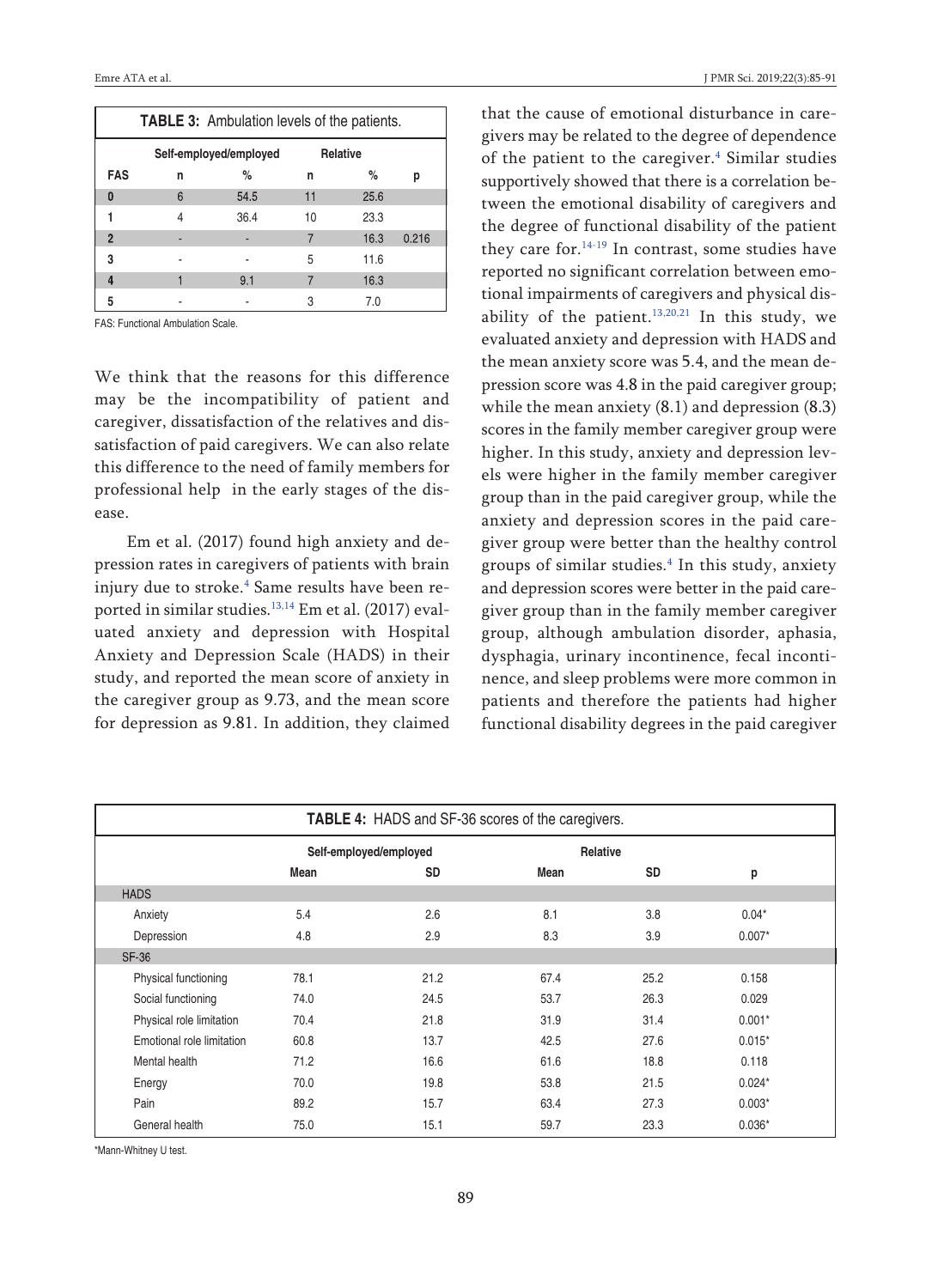group. For this reason, we think that especially the family member caregivers of brain-injured patients should be supported in terms of anxiety and depression and this will affect the rehabilitation process positively.

It has been reported in several studies that the quality of life of caregivers of patients with brain injury due to stroke and trauma has also been adversely affected.<sup>[4,22-24](#page-5-0)</sup> However, the level of quality of life of caregivers has been reported to increase as the patient's disability improved. [25](#page-5-0) Em et al. (2017) evaluated the level of quality of life of caregivers with SF-36 and found that the quality of life in caregivers was lower for all subtitles compared to the healthy control group. In our study, the level of quality of life of both the paid and the family member caregivers were better than the caregivers of this study. However, the quality of life of the paid caregiver group was better than that of the family member caregiver group except for the physical role limitation. This group may be associated with the conduct of care as a profession and a less emotional connection with the patient.

## **CONCLUSION**

Brain-injured patients due to stroke and trauma need help from another person to varying degrees. This person is usually one of the family members, but a paid caregiver is also a frequently used option. Psychological and physical disorders affect the quality of life negatively in the caregivers of these patients. The affection is more, if the caregiver is a family member, and it increases in proportion to the degree of disability of the patient. It should be noted that the caregivers are an important part of rehabilitation in order not to adversely affect the rehabilitation process. Physical, psychological and social problems of the caregivers should not be ignored and they should be supported in terms of social, psychological and medical aspects if necessary.

In this study, the paid caregiver group was less in number than the family member caregiver group. We attribute this situation to families who want to take care of their own patients because of our social structure. In addition, many of the paid caregivers being the caregiver for their patients for 1-3 months is another limitation.

- 1. Çevikol A, Çakıcı A. İnme rehabilitasyonu. Oğuz H (editör). Tıbbi Rehabilitasyon. 3. Baskı, Ankara: Nobel Tıp Kitabevi, 2015, p.419-48.
- 2. Alaca R, Yaşar E. Travmatik beyin hasarında rehabilitasyon. Oğuz H (editör). Tıbbi Rehabilitasyon. 3. Baskı, Ankara: Nobel Tıp Kitabevi, 2015, p.419-48.
- 3. Kratz AL, Sander AM, Brickell TA, et al. Traumatic brain injury caregivers: a qualitative analysis of spouse and parent perspectives on quality of life. Neuropsychol Rehabil. 2017;27:16-37. [\[Crossref\]](https://doi.org/10.1080/09602011.2015.1051056) [\[PubMed\]](https://www.ncbi.nlm.nih.gov/pubmed/26052805) [\[PMC\]](https://www.ncbi.nlm.nih.gov/pmc/articles/PMC4673040)
- 4. Em S, Bozkurt M, Caglayan M, et al. Psychological health of caregivers and association with functional status of stroke patients. Top Stroke Rehabil. 2017;24:323-9. [\[Crossref\]](https://doi.org/10.1080/10749357.2017.1280901) [\[PubMed\]](https://www.ncbi.nlm.nih.gov/pubmed/28317472)
- 5. Hunt D, Smith JA. The personal experience of carers of strok survivors: an interpretative phenomenological analysis. Disabil Rehabil. 2004;26:1000-11. [\[Crossref\]](https://doi.org/10.1080/09638280410001702423) [\[PubMed\]](https://www.ncbi.nlm.nih.gov/pubmed/15371048)
- 6. Ware JE, Kosinski M, Keller JL. SF-36 Physical and Mental Health Summary Scales: A

User's Manual. 5<sup>th</sup> ed. Boston, MA: The Health Institute, 1994. p.188.

**REFERENCES** 

- 7. Zigmond AS, Snaith RP. The hospital anxiety and depression scale. Acta Psychiatr Scand. 1983;67:361-70. [\[Crossref\]](https://doi.org/10.1111/j.1600-0447.1983.tb09716.x) [\[PubMed\]](https://www.ncbi.nlm.nih.gov/pubmed/6880820)
- 8. Mitchell AJ, Meader N, Symonds P. Diagnostic validity of the Hospital Anxiety and Depression Scale (HADS) in cancer and palliative settings: a meta-analysis. J Affect Disord. 2010;126:335-48. [\[Crossref\]](https://doi.org/10.1016/j.jad.2010.01.067) [\[PubMed\]](https://www.ncbi.nlm.nih.gov/pubmed/20207007)
- 9. Aşiret GD, Kapucu S. Burden of caregivers of stroke patients. Turk J Neurol. 2013;19:5-10. [\[Crossref\]](https://doi.org/10.4274/Tnd.60234)
- 10. Greenwood N, Mackenzie A, Cloud GC, et al. Informal carers of stroke survivors--factors influencing carers: a systematic review of quantitative studies. Disabil Rehabil. 2008;30: 1329-49. [\[Crossref\]](https://doi.org/10.1080/09638280701602178) [\[PubMed\]](https://www.ncbi.nlm.nih.gov/pubmed/19230230)
- 11. Gündüz B, Erhan B. Quality of life of stroke patients' spouses living in the community in Turkey: controlled study with short form-36 questionnaire. Journal of Neurological Sciences. 2008;25:226-34.
- 12. Visser-Meily A, Post M, Gorter JW, et al. Re-

<span id="page-5-0"></span>habilitation of stroke patients needs a familycentered approach. Disabil Rehabil. 2006;28:1557-61. [\[Crossref\]](https://doi.org/10.1080/09638280600648215) [\[PubMed\]](https://www.ncbi.nlm.nih.gov/pubmed/17178619)

- 13. Anderson CS, Linton J, Stewart-Wynne EG. A population-based assessment of the impact and burden of caregiving for long-term stroke survivors. Stroke. 1995;26:843-9. [\[Crossref\]](https://doi.org/10.1161/01.STR.26.5.843) [\[PubMed\]](https://www.ncbi.nlm.nih.gov/pubmed/7740578)
- 14. Wilz G, Kalytta T. Anxiety symptoms in spouses of stroke patients. Cerebrovasc Dis. 2008;25:311-5. [\[Crossref\]](https://doi.org/10.1159/000118375) [\[PubMed\]](https://www.ncbi.nlm.nih.gov/pubmed/18303249)
- 15. Hung JW, Huang YC, Chen JH, et al. Factors associated with strain in informal caregivers of stroke patients. Chang Gung Med J. 2012;35:392-401. [\[Crossref\]](https://doi.org/10.4103/2319-4170.105479) [\[PubMed\]](https://www.ncbi.nlm.nih.gov/pubmed/23127344)
- 16. Jaracz K, Grabowska-Fudala B, Kozubski W. Caregiver burden after stroke: towards a structural model. Neurol Neurochir Pol. 2012;46:224-32. [\[Crossref\]](https://doi.org/10.5114/ninp.2012.29130) [\[PubMed\]](https://www.ncbi.nlm.nih.gov/pubmed/22773508)
- 17. Forsberg-Wärleby G, Möller A, Blomstrand C. Spouses of first-ever stroke patients: psychological well-beinig in the first phase after stroke. Stroke. 2001;32:1646-51. [\[Crossref\]](https://doi.org/10.1161/01.STR.32.7.1646) [\[PubMed\]](https://www.ncbi.nlm.nih.gov/pubmed/11441214)